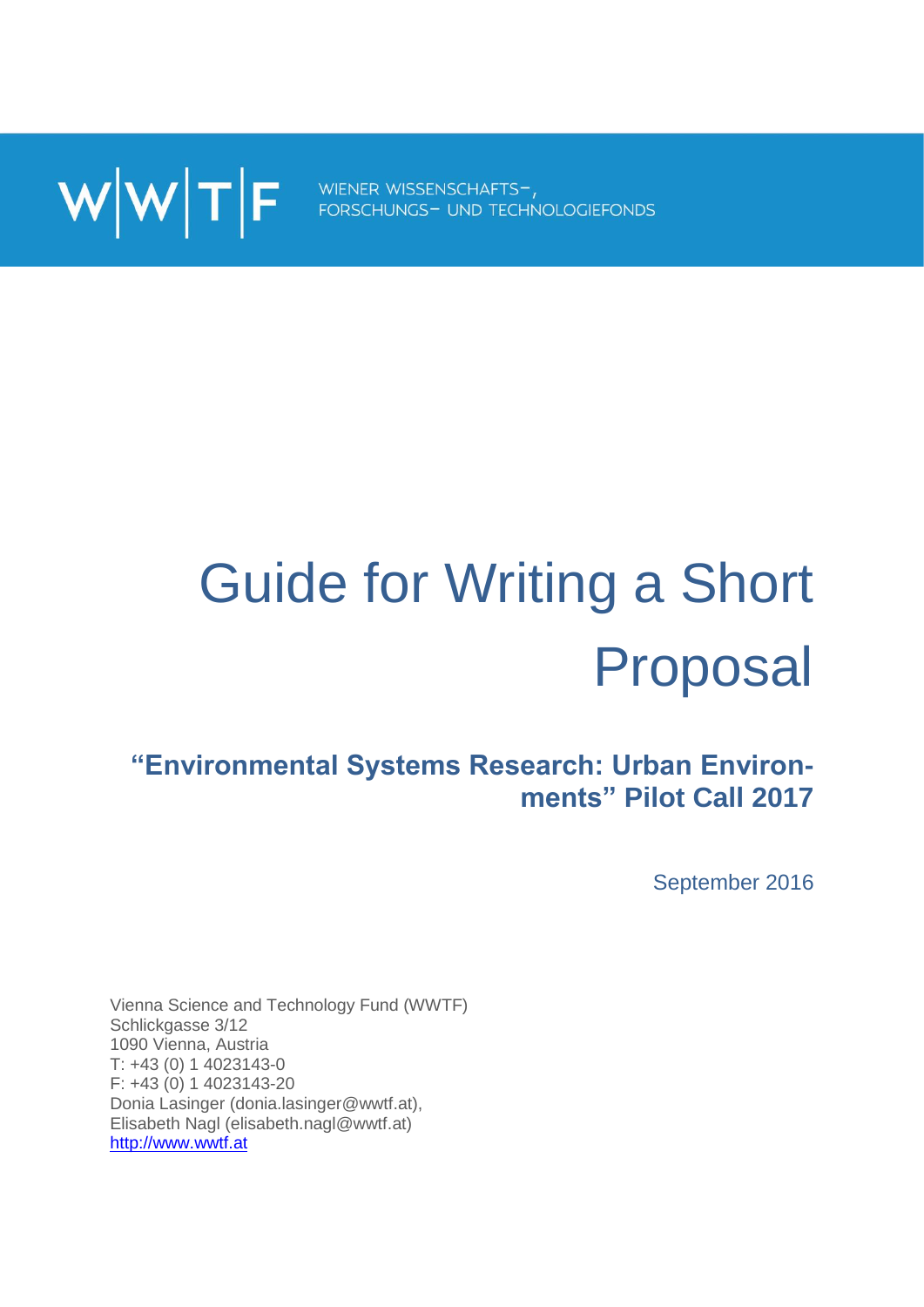# **About WWTF**

The Vienna Science and Technology Fund (WWTF) is the only larger Austrian private nonprofit organization established to promote science and research. WWTF started its funding activities in 2003. According to its statutes, WWTF aims to fund excellent scientific research(ers) following the highest international standards in order to promote Vienna as a city of science and research.

WWTF provides substantial funding for larger multi-annual research projects at home institutions located in Vienna ("Project Funding"), as well as striving to attract excellent researchers from abroad to Vienna ("Vienna Research Groups for Young Investigators"). WWTF runs calls resulting in a strong competition for funding.

Currently, WWTF runs the following thematic programmes: "Life Sciences" (\*2003), "Mathematics *and* ..." (\*2004), "Information and Communication Technology" (\*2008), and "Cognitive Sciences" (\*2011). "Environmental Systems Research: Urban Environments" is a pilot call to explore a potential new thematic programme. The financial resources of WWTF originate from the "*Privatstiftung zur Verwaltung von Anteilsrechten*" from which WWTF receives about nine million € annually.

In addition, WWTF runs funding programmes on behalf of the City of Vienna.

The review and selection process lies strictly in the hands of international scientists not employed in Austria. For each call, an appropriate international expert jury is established. Additionally, for each proposal a number of written peer reviews are obtained. During a meeting in Vienna the juries formulate a funding recommendation based on the reviews and on their own expertise. This recommendation is then formally accepted by the WWTF Board of Directors.

The governing body is the WWTF Board of Directors. It is complemented by the WWTF Advisory Board composed of Viennese scientists and representatives from the economy, society and politics. WWTF office manages all funding activities and is the contact point for all applicants and funded persons.

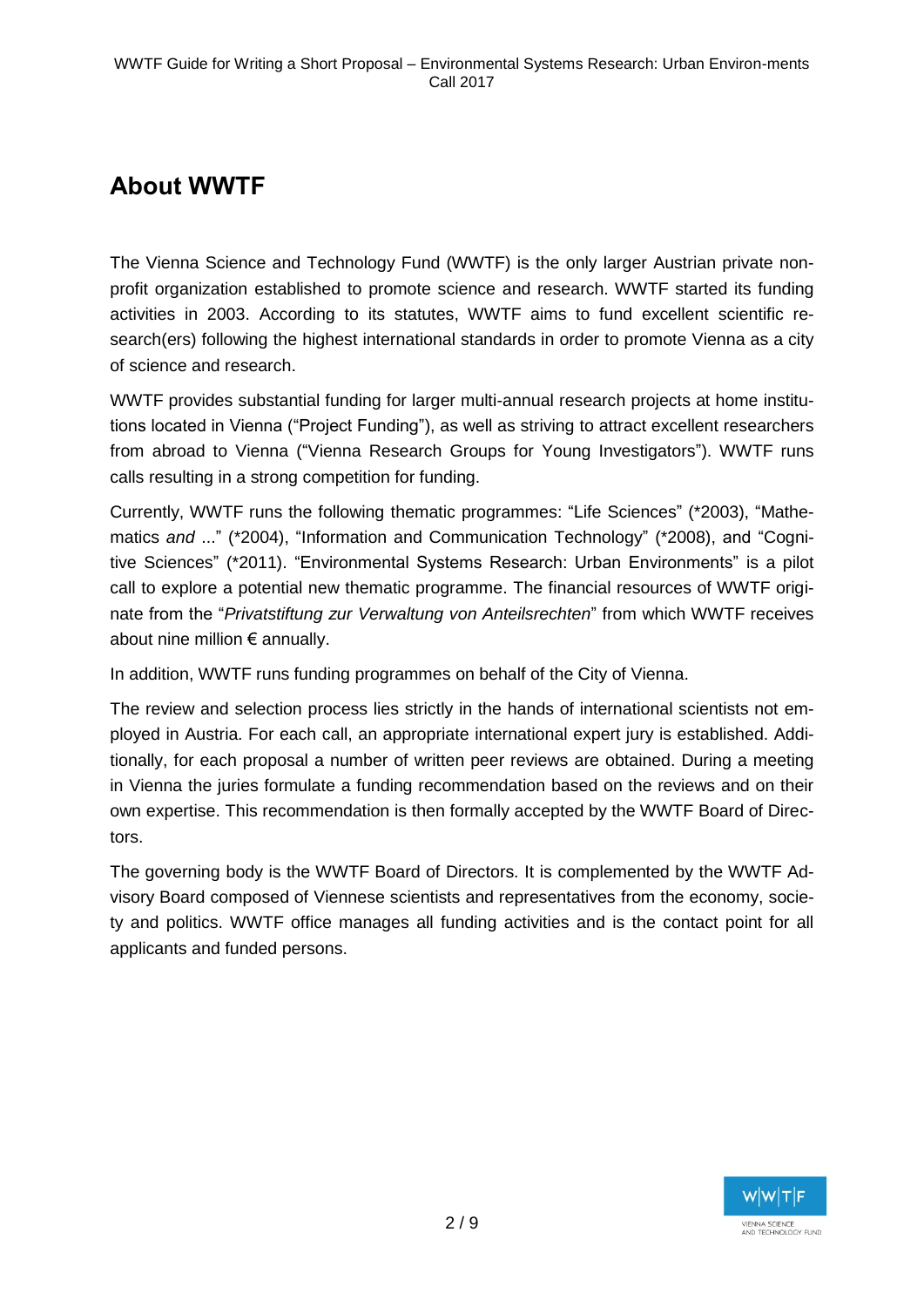## **Important Issues**

The **Call Fiche** with all necessary details including contact information of WWTF call managers is available at [www.wwtf.at.](http://www.wwtf.at/) The formal criteria for a WWTF "Environmental Systems Research: Urban Environments" 2017 project include a minimum funding volume of 200.000 € with an upper range of up to 650.000  $\epsilon$  and a planned duration of 2-4 years. In total, 4 Mio.  $\epsilon$ are dedicated to this pilot call in the field of "Environmental Systems Research: Urban Environments".

The **Principal Investigator (PI)** of a WWTF project must have a Viennese home institution to which the project is affiliated to. This includes researchers moving to Vienna with a Viennese affiliation and work place in case of funding. Project **partners** outside of Vienna may receive funding of up to 20% of the total funding applied for. Partners outside Vienna are an option; they are neither obligatory nor a formal criterion for acceptance.

For **universities**, WWTF projects are treated according to §27 of the "Universitätsgesetz 2002". Therefore, authorized signatures from the university / scientific institution acting as home institution are mandatory for submission. In case of funding, the home institution will be the formal contract partner for WWTF with the principal investigator taking full scientific and financial responsibility.

WWTF funding may be used for all project-related costs; however, the main focus should be on funding scientific personnel. The budget for non-personnel costs is limited to max. 25% of overall WWTF funding. Everybody employed in a WWTF-funded project should get a fair contract with at least a *minimum wage* according to the "Kollektivvertrag" (collective agreement) of the Austrian Universities or – for staff employed at non-university institutions – according to the standards of the Austrian Science Fund (FWF) available online at www.fwf.ac.at/de/forschungsfoerderung/personalkostensaetze. A *maximum total employment* is set at 100% (e.g. senior employed personnel that are fully employed cannot ask for additional funding of their own salary). The personnel categories are:

- *Senior Personnel:* highly qualified scientists, usually already in permanent employment
- *Post Doc:* or equivalent qualification, including Senior Postdocs
- **PhD Student:** or equivalent qualification
- *Diploma Student:* Bachelor or Master students
- *Office/Technician:* office staff or technical staff (proportional funding only)

The funding by WWTF under this scheme is not intended to cover investment in general infrastructure, however pro rata depreciation rates for the project duration are fundable for **equipment** necessary for the project. WWTF funding also covers **materials** (consumables and small devices up to 1,500 € each), **travelling costs** (incurred for attending project related scientific events and invitations), **publication costs** (including costs for patent filing and open access publication), **workshops / conferences** (costs incurred by own scientific

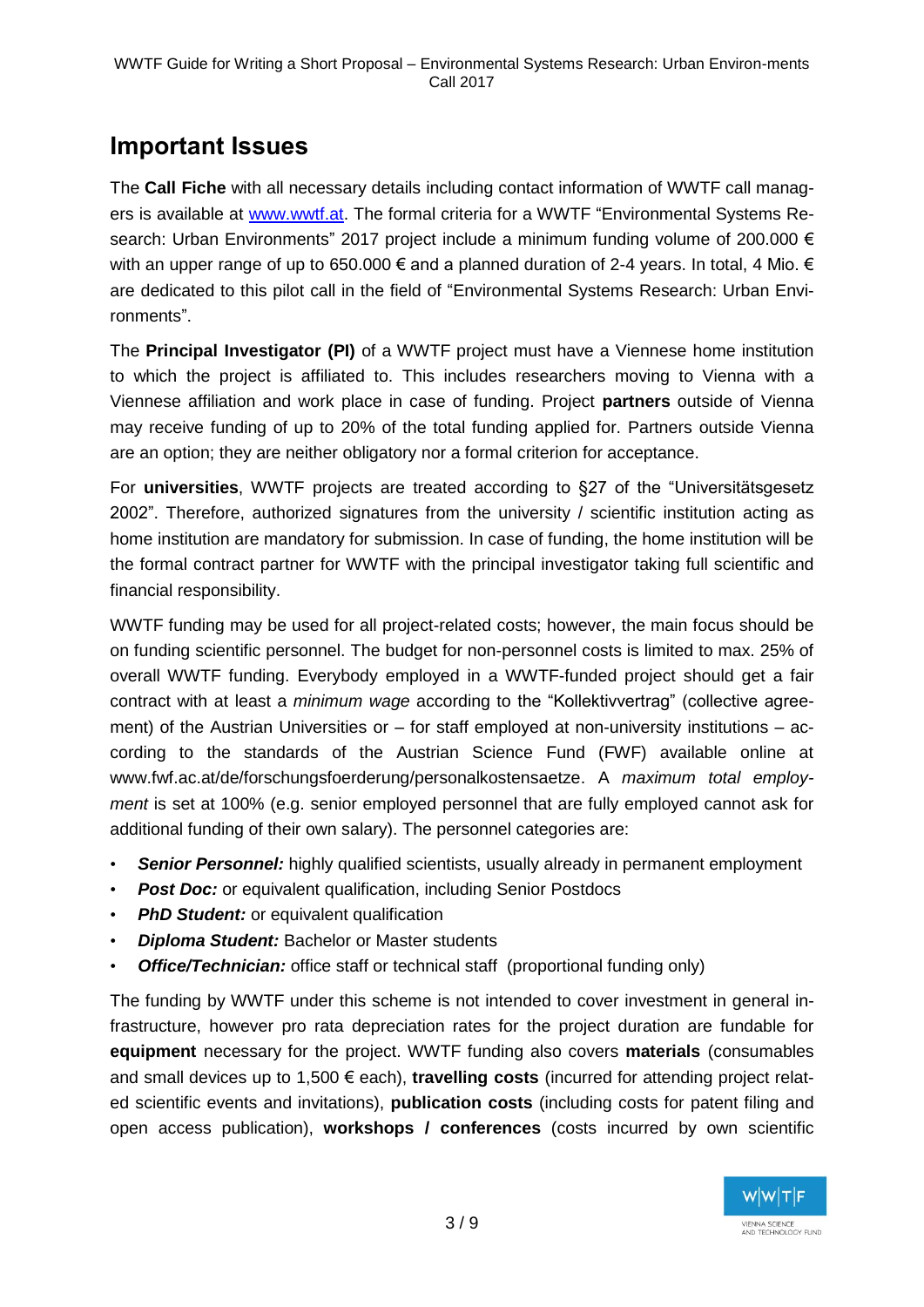events), and **other project related costs**. The budget for non-personnel costs is limited to max. 25% of overall WWTF funding, as WWTF focuses on funding people.

WWTF pays a **maximum of 20% overhead**. Overhead ("indirect costs") is calculated as 20% of the direct costs of the project. The total funding volume is calculated as direct + indirect costs. A separate project account / SAP number for bookkeeping is necessary for each project and the direct costs must be reported to WWTF. The overhead is paid as a flat rate with no strings attached. Kindly stick to the overhead regulations of the involved institutions.

**Compliance with the rules for good scientific practice including the appreciation of ethical aspects in research** is mandatory even at the proposal stage.

Please also consider WWTF's open access policy.<sup>1</sup>

# **Funding Criteria**

This WWTF call aims to support teams of scientists that want to conduct a cutting-edge research project in the field of environmental systems research over several years with a major focus on urban environments.

The key selection criterion for this call is **scientific quality**, i.e., both the applicant and the submitted project must be scientifically outstanding. The **innovative aspects** of a project as was well as its **prospective medium term benefits** are major criterions in the review of the proposals. Proposals must be interdisciplinary in nature and should tackle societal highly relevant questions in the field of urban environments and bring together researchers from different scientific disciplines in order to foster interactive partnerships across Vienna. Partnerships across facilities and institutions in Vienna are highly welcome.

Please note that a researcher can appear in a **key role** (that is, as PI, Co-PI or Core Team Member) **in two proposals at most**.

Eligible are researchers at Viennese universities and non-university research institutions including researchers moving to Vienna as a result of this call. Young and female scientists are especially encouraged to apply and to act as Principal Investigators.

# **Evaluation Process**

In this call a **two-stage submission process** is used: At first, a short proposal (character limits are defined in the online submission system) shall be submitted describing the key objectives and motivation for the proposed work. Second, the applicants of successful short proposals are invited to submit a full proposal. Short proposals may be submitted at any time from the opening of the call until the final closure date (**19-Jan-2017, 2pm**). Full proposals have to be submitted upon invitation by **18-May-2017, 2pm**.



 <sup>1</sup> See [http://wwtf.at/upload/WWTF\\_Open\\_Access\\_Policy\\_EN.pdf](http://wwtf.at/upload/WWTF_Open_Access_Policy_EN.pdf)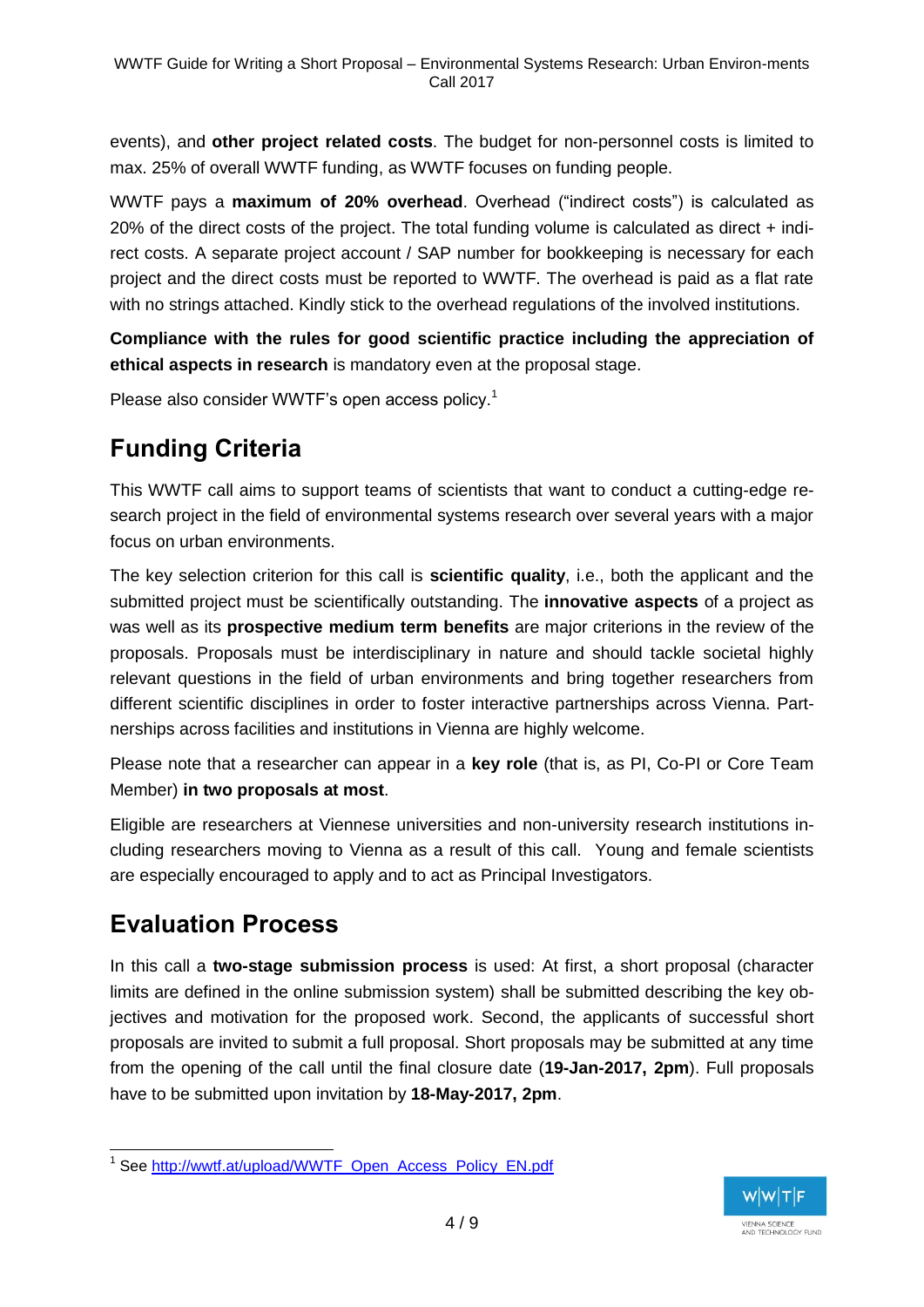#### **Evaluation procedure in detail:**

**1. Formal eligibility check by WWTF:** Initially the proposals will be screened for formal eligibility by the WWTF office based on the following criteria: Principal Investigator is affiliated to a Viennese research institution | duly submitted | funding range between 200.000  $\epsilon$  and 650.000 € | required signatures | all necessary parts filled in | length of the proposal not exceeded | not more than two key roles in different proposals. **Proposals that do not meet the key requirements outlined will not be sent for further evaluation to the core jury.** Applicants of proposals which are deemed ineligible will be informed shortly after the submission deadline.

**2. Evaluation of short proposals:** If the proposal is not rejected for formal reasons it will be evaluated through a core team of the jury (core jury). Each proposal will be assessed independently by several jury members based on the following criteria: **quality** (scientific originality and excellence of the proposed research project), **innovative character** (Which aspects of the proposed project are especially innovative?), **fit to call** (urban problems / interdisciplinarity / …), **societal relevance** (What are the prospective benefits for whom and when are they expected?), **potential of the applicant** (accomplishments and potential of the applicants to conduct the research). Non-successful applicants will be promptly informed about rejections and will be provided with a short jury statement explaining the decision.

**3. Evaluation of full proposals:** If the short proposal fulfils the requirements, the applicants are invited to submit a **full proposal** by **18-May-2017**. The objectives of the full proposal must be consistent and in accordance with the successful short proposal, extending it by providing full details about the approach, the specific work plan etc. Full proposals should not exceed the size limits indicated in the submission system. A guide for writing the full proposal will be provided in due time. The evaluation of full proposals is carried out through a combination of remote assessment by international peers, i.e. **written peer review** by at least three international reviewers and by a jury of international experts that convene in Vienna. In the latter case, the core jury is extended by additional renowned scientists. At least **two jury members** are assigned to each proposal.

**4. Jury meeting** in Vienna in mid September 2017: This is the most significant step in the assessment. There will be a comprehensive evaluation of all proposals on basis of written peer reviews and the jury's own expertise resulting in a recommendation "to be funded" or "not to be funded" for each proposal.

**5. Formal funding decision** (confirmation of jury recommendation) by WWTF Board of Directors.

*Applicants that have submitted a full proposal will receive anonymized full text reviews and a summary of the jury discussion after the formal funding decision.*

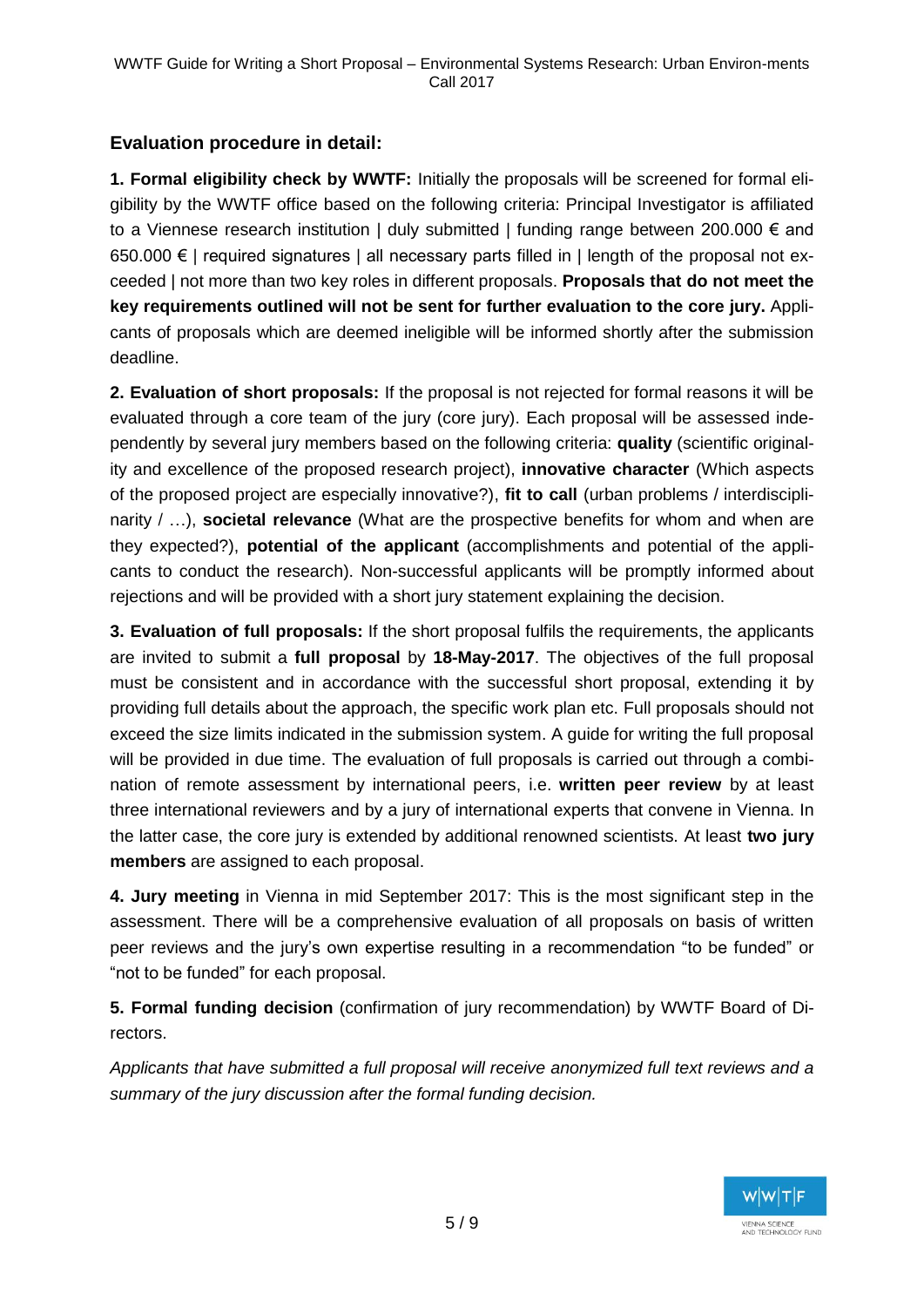# **How to use WWTF's Online Submission System**

- 1. Go to https://funding.wwtf.at
- 2. **Register** with your e-mail address and name: password will be sent to you by e-mail. If you submitted in a former call, you can use your old login data
- 3. **Log in**, choose the call, and create a new proposal
- 4. **Short proposal**: Fill in requested information in *online forms* and *upload requested files* (in PDF format). You can save the current status of your proposal at any time and access the system multiple times and edit provided information!
- *5.* **Submit proposal**: The submit button becomes active only after all requested information has been filled in and uploaded (signalled by a green check mark next to the chapter title); Please be aware that after submission no changes are possible anymore!

*Note: The submission system closes at 2 pm on the day of the deadline. The short proposal has a size limit of maximum 5 MB. No diagrams or pictures are allowed at this stage.*

# **Required Structure of a WWTF Short Proposal**

Applications to WWTF undergo an assessment by international scientists, thus all proposals must be written in **English**. The length of the short proposal is determined by character counts and upload limitations in the online submission system (about 5-6 A4 pages). Please write concisely and to the point but go into enough detail to allow an evaluation by international peers!

A short proposal to WWTF comprises of the following parts and has to be filled in into the online forms:

#### **I. Basic Information**

It includes the *Title\** of the project, *Keywords\** and *Disciplines\*.* Furthermore, the **indicative project duration** (between 2 and 4 years) as well as the **indicative budget** (approximate within the range of 200.000 - 650.000 Euros) has to be stated. In the case of an invitation to write a full proposal, there should not be any significant changes in the budget in comparison to the short proposal. Exceptions are ok but need an explanation.

*Note: All items marked with a \* cannot be changed after the short proposal stage!*

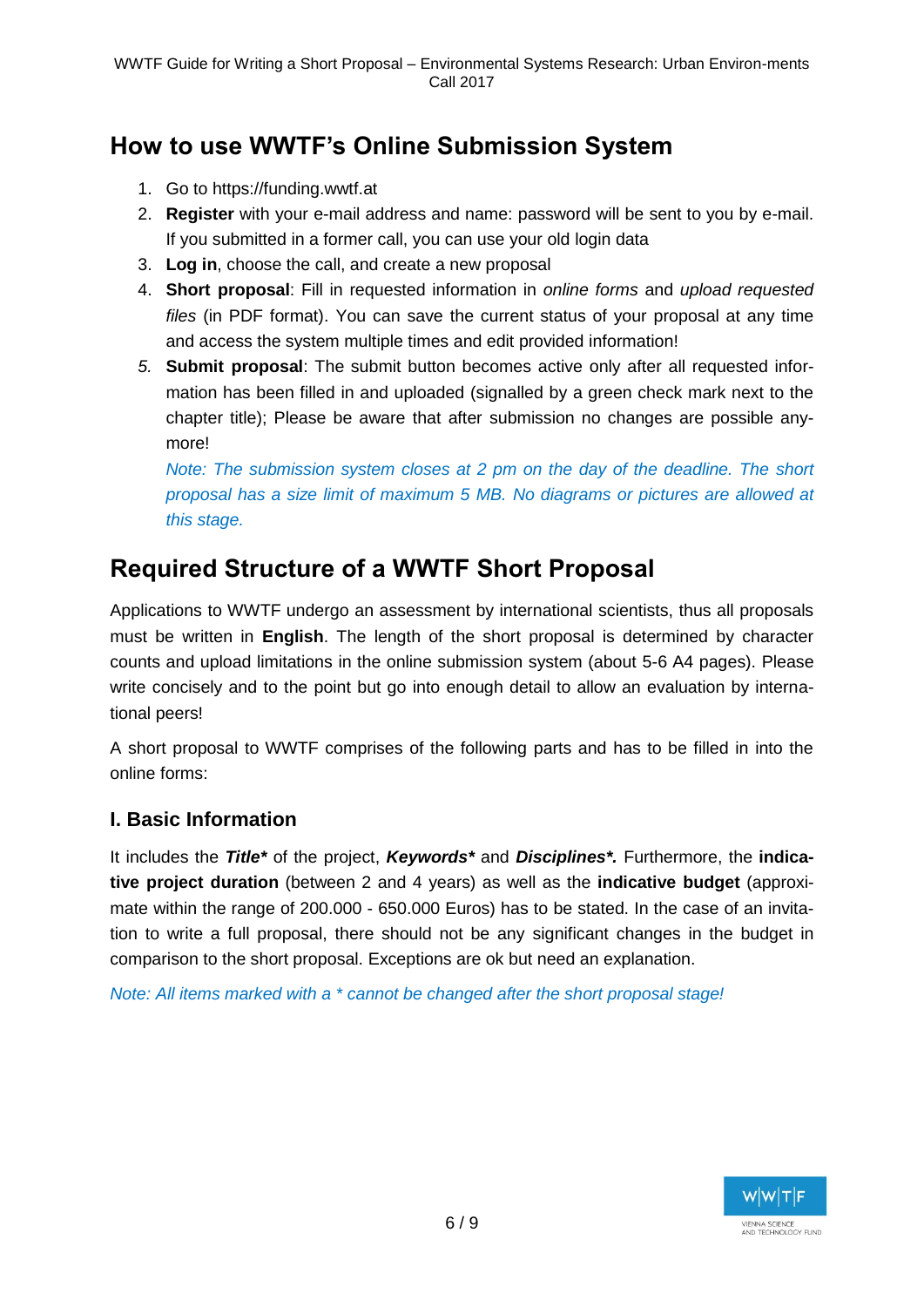#### **II. Project Summary** (up to 1.500 characters)

This part must provide a concise project summary including all relevant aspects of the proposal.

#### **III. Content of research project**

## **a. Outline of research project: state of the art, innovativeness, key hypothesis, research questions and key challenges** (up to 4.300 characters)

What is the state of the art of the proposed research? What are the innovative aspects of the project? How does it differ from the ongoing research activities of the team members? What are the key hypothesis, research questions and the scientific challenges the project wants to address? Provide an outline of the research project.

#### **b. Objectives and outcomes** (up to 1.250 characters)

What are the milestones you plan to reach and in which runtimes? Illustrate what the prospective benefits of your project are and when they are to be expected.

#### **c. Research methods** (up to 2.000 characters)

By which methods do you aim to reach the objectives of the project? Why is an interdisciplinary approach needed for the research question? What does each involved discipline contribute in terms of methods? Include a short assessment on the feasibility of the approach.

### **d. Fit to the call theme and societal relevance** (up to 1.500 characters)

Describe the fit of the proposed work for the call theme of "Environmental Systems Research: Urban Environments" (system perspective, urban environments). Also outline what the relation to urban problems is and which socially relevant questions you want to answer.

## **e. Role of involved persons and implementation of interdisciplinary collaboration** (up to 1.500 characters)

How did the idea of the interdisciplinary collaboration arise? What are the roles of the participating key researchers in the project? What measures will be taken to ensure the collaboration across disciplines?

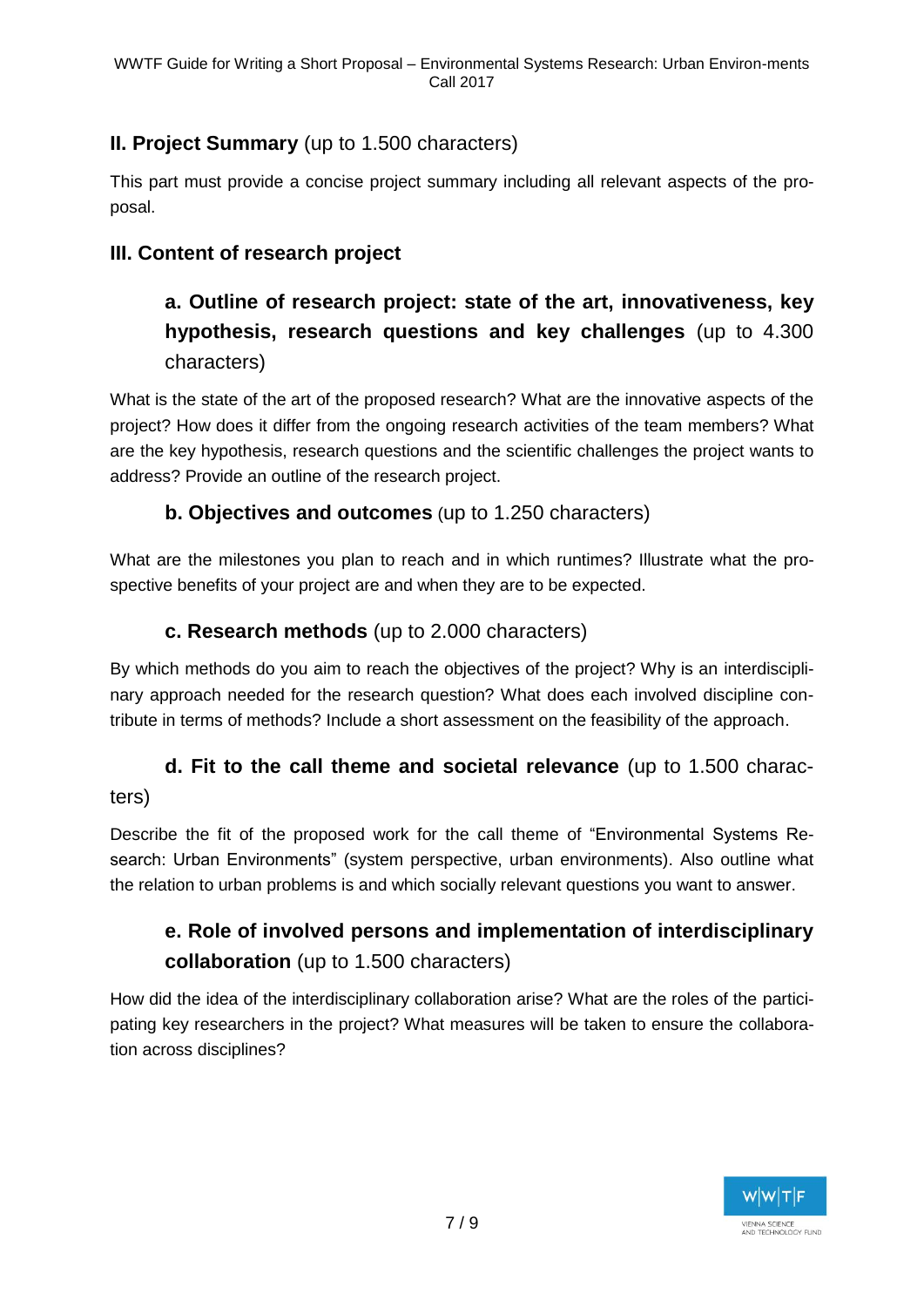#### **f. Key References** (around 8, up to 1.250 characters)

Cite the most relevant background literature.

#### **g. Potential ethical aspects** (up to 400 characters)

Please state potential ethical aspects and how you will deal with them.

#### **IV. Principal Investigator**

*Name* and *full contact information* of the **Principal Investigator** (PI) including the home institution where the PI intends to run the project is required. Typically, this information must also be provided for the Co-PI, representing another discipline. However, the PI is the main contact and sole responsible person to WWTF. Furthermore, the names and institutions of the *Core Project Team* members must be stated. Altogether, **not more than three individuals** (including the PI) can be stated in this section.

#### **V. Affirmations and Authorization**

Affirmations are the signatures of the core project team members (max. three). Additionally, WWTF requires collecting the signatures of the authorized person(s) of all participating institutions to which the persons signing the "Authorization" are affiliated in case of funding.

Multiple copies might be used for signing. Scanned pages are accepted. **Please upload one PDF containing all the required signatures!**

#### **In the short proposal stage, no hard-copy print-out version is required!**

#### **VI. Appendix**

In the appendix please upload a "Biographical Sketch" (limited to a maximum of **two pages**) for the PI, Co-PI if applicable, and core team members. The "Biographical Sketch" should consist of a one-page CV and a one-page List of Publications (limited to a maximum of ten publications).

A **Biographical Sketch** must contain the following information:

- Higher education including obtained degrees and dates when received
- Appointments: A list, in reverse chronological order, of all the individual´s academic/professional appointments or other work experience.
- Funded projects: A list of up to three funded projects with their running time, funding source, funding sum and the role played in each project.
- Other relevant activities/ experience: A list that demonstrates the broader impact of the individual's professional and scholarly activities that focuses on the creation, integration, and transfer of knowledge.